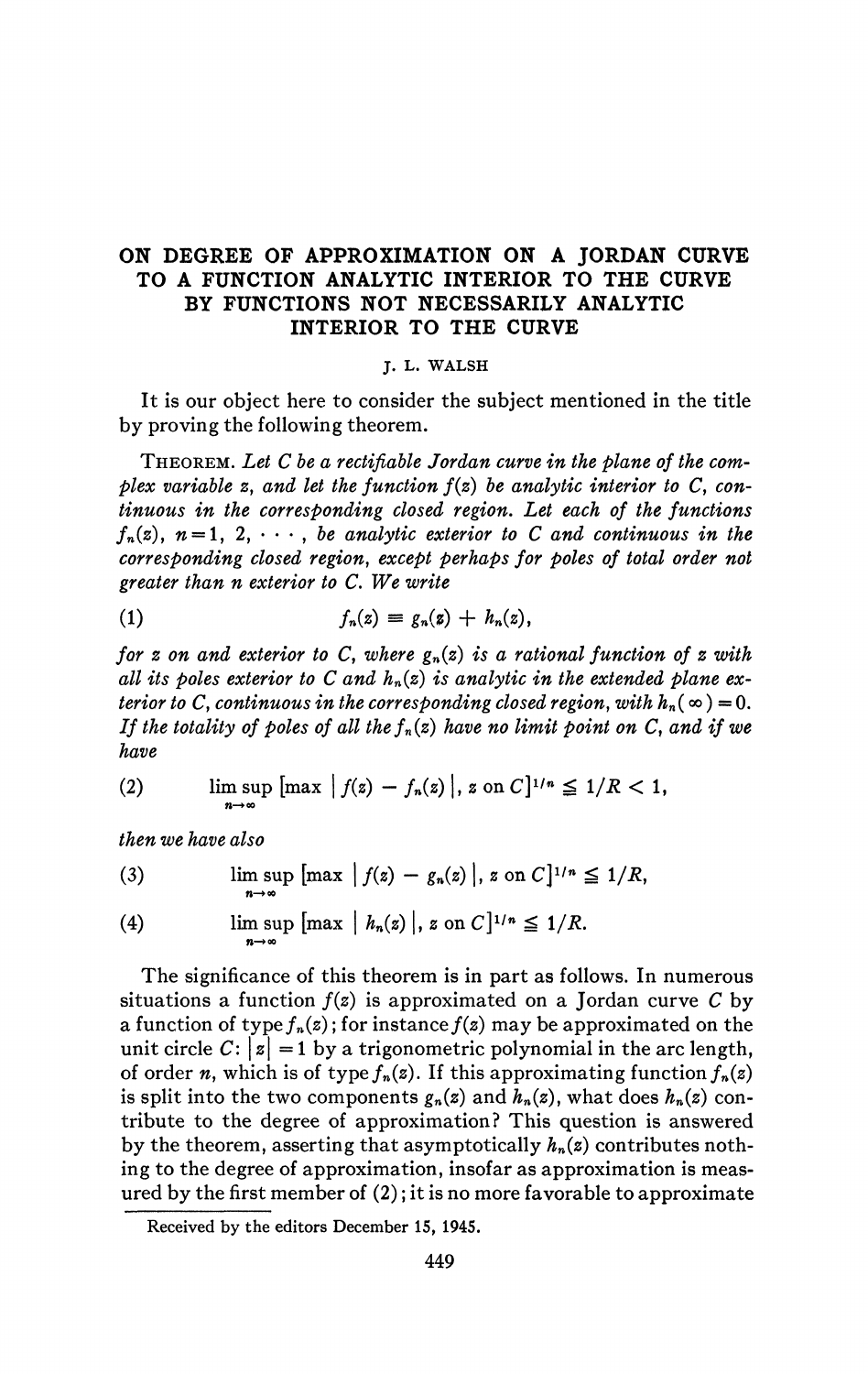to  $f(z)$  on C by functions  $f_n(z)$  than by their respective components  $g_n(z)$ . As a matter of comparison, we note that if C is the unit circle, each of the functions  $h_n(z)$  is orthogonal<sup>1</sup> to  $f(z)$  on C, and consequently *in the sense of least squares* no *hn{z)* can contribute to approximation to  $f(z)$  on  $C$ .

The present problem, approximation by functions not analytic in a given region to a function analytic in that region, is in a sense a companion piece to a problem studied on various occasions<sup>2</sup> by the present writer, namely approximation by functions analytic in a region to a function not analytic in that region.

The theorem is of course essentially more general than approximation on the unit circle. The theorem is not invariant under arbitrary conformal transformation of either the interior or exterior of  $C$ ; such a transformation does not leave unchanged the components of  $f_n(z)$ indicated in (1).

In connection with this theorem, it is to be noted<sup>8</sup> that any function *f(z)* which satisfies the given hypothesis and is analytic also on *C* can be uniformly approximated on *C* so that (2) is satisfied for suitably chosen R, by rational functions  $f_n(z) \equiv g_n(z)$  of respective degrees  $n$  with poles in  $n$  prescribed points exterior to  $C$ , the prescribed poles having no limit point on C.

We proceed to the proof of the theorem. Let  $\Gamma_1$  and  $\Gamma_2$  be two analytic Jordan curves chosen with  $\Gamma_2$  interior to  $\Gamma_1$ , and C interior to  $\Gamma_2$ , and so chosen that all the poles of every  $f_n(z)$  lie exterior to  $\Gamma_1$ . For z between  $\Gamma_1$  and  $\Gamma_2$  we have

$$
f_n(z) = \frac{1}{2\pi i} \int_{\Gamma_1} \frac{f_n(t)dt}{t-z} + \frac{1}{2\pi i} \int_{\Gamma_2} \frac{f_n(t)dt}{t-z},
$$

the integrals being extended in the positive sense with respect to the annular region bounded by  $\Gamma_1$  and  $\Gamma_2$ . The function

(5) 
$$
g_n(z) = \frac{1}{2\pi i} \int_{\Gamma_1} \frac{f_n(t)dt}{t-z}, \qquad z \text{ interior to } \Gamma_1,
$$

is defined and analytic throughout the interior of  $\Gamma_{1}$ , and the function

(6) 
$$
h_n(z) = \frac{1}{2\pi i} \int_{\Gamma_2} \frac{f_n(t)dt}{t-z}, \qquad z \text{ exterior to } \Gamma_2,
$$

**<sup>&</sup>lt;sup>1</sup>** See for instance Walsh, *Interpolation and approximation by rational functions in the complex domain^* **Amer. Math. Soc. Colloquium Publications, vol. 20, New York, 1935, §6.11.** 

**<sup>2</sup> Loc. cit. §§6.11 et seq., §§11.3 et seq.** 

**<sup>8</sup> This result is due to Shen; loc. cit. §9.7.**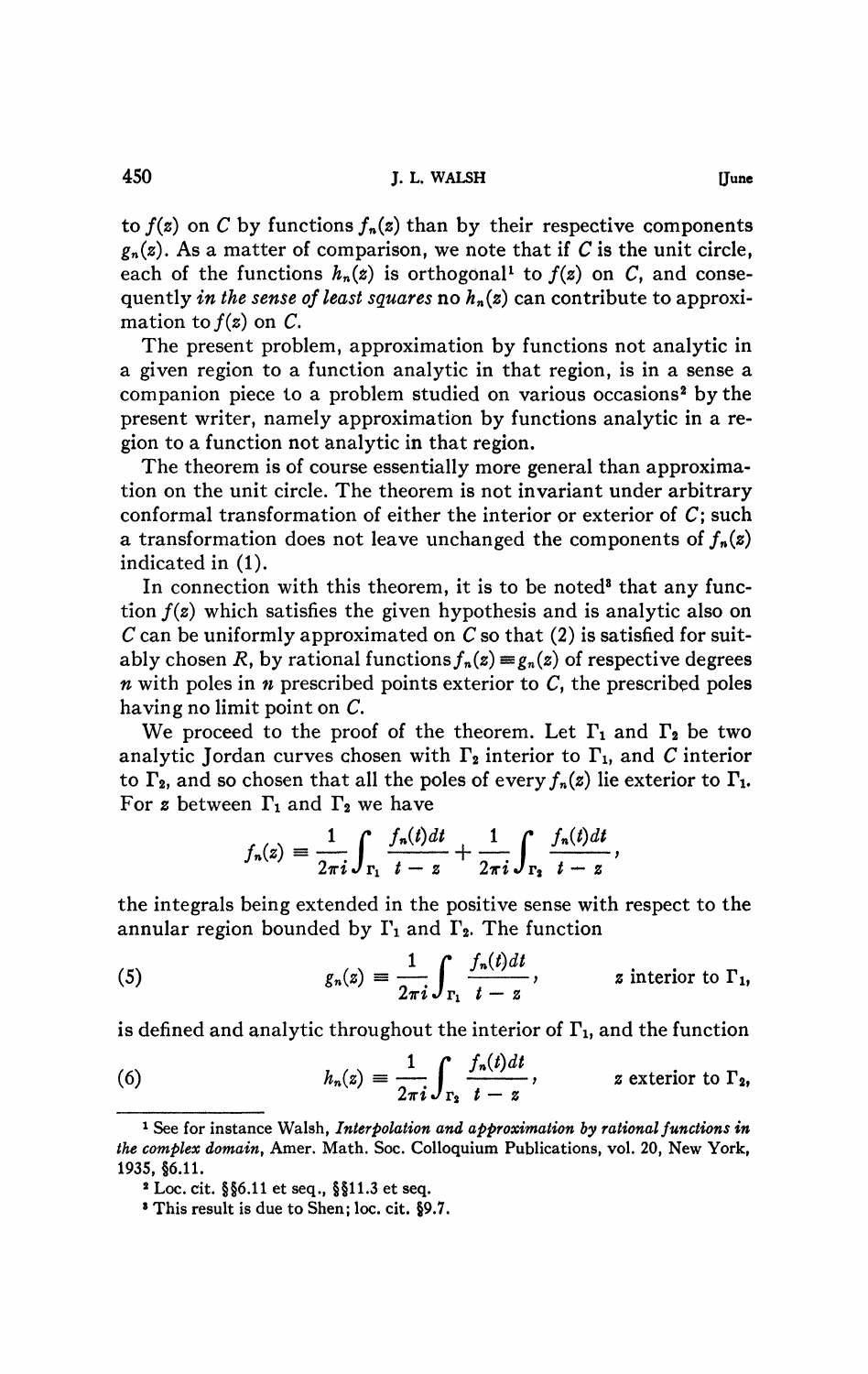is defined and analytic in the extended plane exterior to  $\Gamma_2$ , with  $h_n(\infty) = 0$ . The second members of (5) and (6) for fixed z are independent of continuous deformation of  $\Gamma_1$  and  $\Gamma_2$  provided that  $\Gamma_1$ and  $\Gamma_2$  in the deformation do not cross z or singularities of  $f_n(z)$ .

The equation

(7) 
$$
f_n(z) \equiv g_n(z) + h_n(z),
$$

valid for z between  $\Gamma_1$  and  $\Gamma_2$ , is also valid wherever the functions involved can be defined by analytic extension. It follows from (7) that in the extended plane exterior to  $\Gamma_2$  the singularities of  $g_n(z)$  are precisely the singularities of  $f_n(z)$ , namely poles of total order not greater than *n*; moreover  $g_n(z)$  is analytic interior to  $\Gamma_1$ , hence is a rational function of order not greater than  $n$ . The function  $h_n(z)$ , defined by (6) and suitably extended analytically by (7), is analytic in the extended plane exterior to  $C$ , continuous in the corresponding closed region.

The separation of  $f_n(z)$  into components as defined by (1) is necessarily unique, for if we have in the closed exterior of *C* 

$$
g_n^{(1)}(z) + h_n^{(1)}(z) \equiv g_n^{(2)}(z) + h_n^{(2)}(z),
$$

where  $g_n^{(1)}(z)$  and  $g_n^{(2)}(z)$  satisfy the prescribed conditions for  $g_n(z)$ and  $h_n^{(1)}(z)$  and  $h_n^{(2)}(z)$  satisfy the prescribed conditions for  $h_n(z)$ , then the function  $g_n^{(1)}(z) - g_n^{(2)}(z)$  is rational with its poles (if any) exterior to C, but is also equal to  $h_n^{(1)}(z) - h_n^{(2)}(z)$  exterior to C, hence is analytic in the entire extended plane, with the relation  $g_n^{(1)}(\infty) - g_n^{(2)}(\infty) = h_n^{(2)}(\infty) - h_n^{(2)}(\infty) = 0$ ; thus we have  $g_n^{(1)}(z)$  $\equiv g_n^{(2)}(z)$  and  $h_n^{(1)}(z) \equiv h_n^{(2)}(z)$ .

We denote generically by  $C_{\rho}$  the image in the *z*-plane of the circle  $|w| = \rho > 1$  under the conformal map of the exterior of C onto the region  $\vert w\vert >1$ , with the points at infinity in the two planes corresponding to each other. Let  $R_1$  be chosen so that the poles of all the  $f_n(z)$  exterior to C lie exterior also to  $C_{R_1}$ .

Choose *M* and  $R_0$ ,  $1 < R_0 < R$ , so that for  $n = 1, 2, \cdots$  we have from (2)

$$
\left| f(z) - f_n(z) \right| \leq M/R_0^n, \qquad z \text{ on } C;
$$

we have also

$$
|f(z) - f_{n+1}(z)| \leq M/R_0^{n+1},
$$
   
  $z \text{ on } C,$ 

whence

$$
|f_n(z) - f_{n+1}(z)| \le 2M/R_0^n
$$
,  $z \text{ on } C$ ,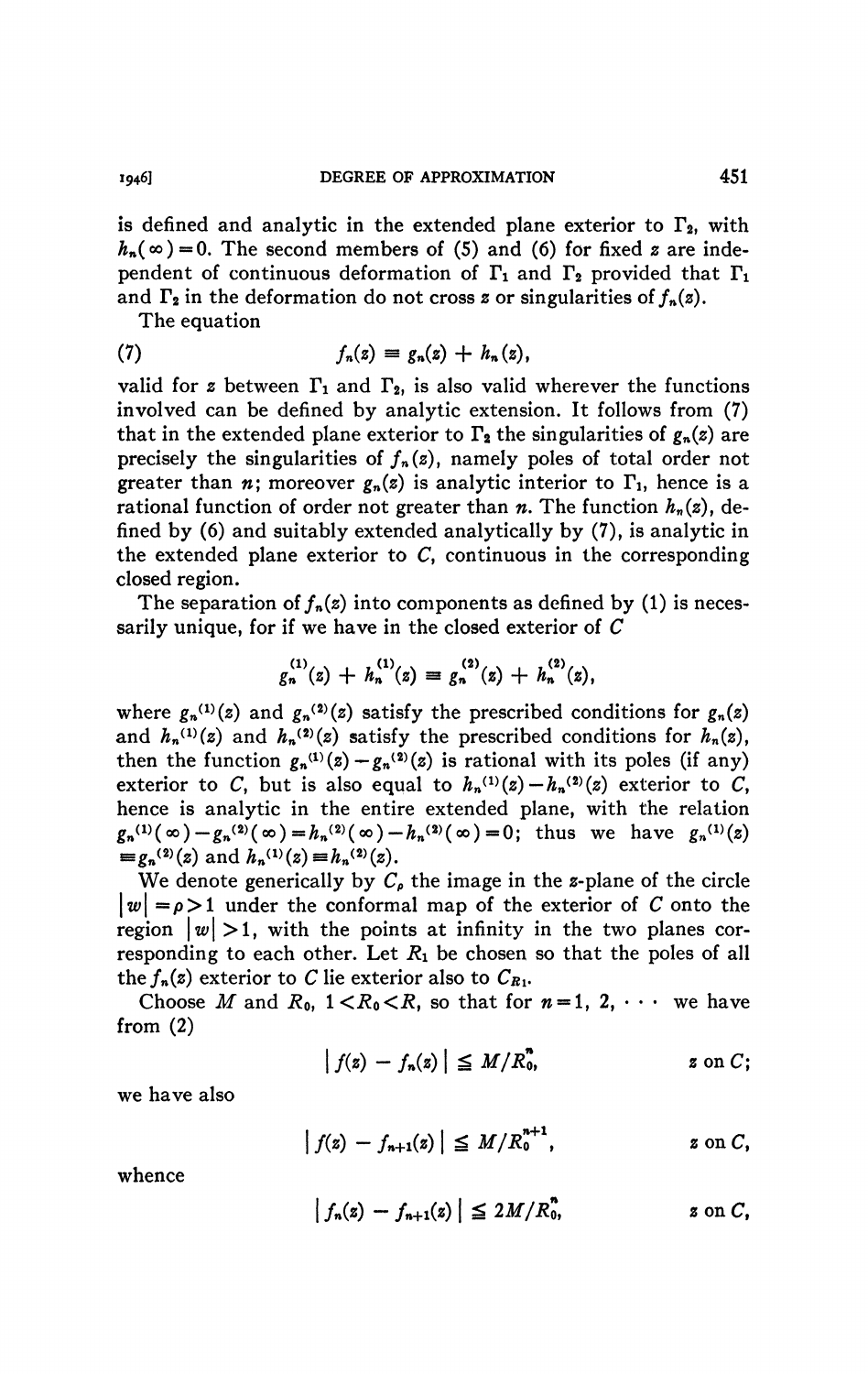452 **J, L. WALSH [June** 

where  $f_n(z) - f_{n+1}(z)$  has at most a total of  $2n+1$  poles exterior to C; all such poles lie exterior to  $C_{R_1}$ . By consideration of the function  $f_n(z) - f_{n+1}(z)$  under the conformal map of the exterior of *C* in the  $z$ -plane onto the exterior of the unit circle in the w-plane, we have<sup>4</sup>

(8) 
$$
|f_n(z) - f_{n+1}(z)| \le \frac{2M}{R_0^n} \left( \frac{R_1 \rho - 1}{R_1 - \rho} \right)^{2n+1}
$$
 for  $1 < |w| = \rho < R_1$ .

Choose  $\rho$  so near unity that we have

(9) 
$$
\frac{1}{R_0} \left( \frac{R_1 \rho - 1}{R_1 - \rho} \right)^2 < 1.
$$

It then follows from (8) that the sequence  $f_n(z)$  converges uniformly on  $C_p$ . By (2) the sequence  $f_n(z)$  converges to  $f(z)$  uniformly on  $C$ , hence converges uniformly in the closed annulus bounded by *C* and  $C_{\rho}$ , to a limit which in the annulus we now denote by  $f(z)$ . It is a consequence of the rectifiability of  $C$  that the function  $f(z)$  as just enlarged in definition is analytic also on *C* itself, hence analytic throughout the interior of  $C_{\rho}$ . By virtue of (8) and (9) we can write

(10) 
$$
|f(z) - f_n(z)| \leq \frac{M_1}{R_0^n} \left(\frac{R_1 \rho - 1}{R_1 - \rho}\right)^{2n}, \qquad z \text{ on } C_{\rho},
$$

where  $M_1$  depending on  $\rho$  is suitably chosen.

If we now set

(11) 
$$
f(z) = \frac{1}{2\pi i} \int_{C_{\rho}} \frac{f(t)dt}{t - z}, \qquad z \text{ interior to } C_{\rho},
$$

and also choose  $\Gamma_1$  in (5) as  $C_{\rho}$ , inequality (3) follows from (5) and  $(11)$  by virtue of  $(10)$ ; it will be noted that  $(10)$  implies

(12) 
$$
\limsup_{n \to \infty} \left[ \max |f(z) - g_n(z)|, z \text{ on } C \right]^{1/n} \leq \frac{1}{R_0} \left( \frac{R_1 \rho - 1}{R_1 - \rho} \right)^2,
$$

and in the second member of  $(12)$  we can allow  $R_0$  to approach  $R$ and  $\rho$  to approach unity.

Inequality (4) is a consequence of inequalities (2) and (3), by virtue of (1). The theorem is established.

COROLLARY. *The theorem remains valid if C is not assumed rectifiable, but iff(z) is assumed analytic in the closed interior of C.* 

**<sup>4</sup> Loc. cit. p. 231, Lemma I. The requirement in this Lemma I that** *P(z)* **be rational**  may be replaced by the requirement that  $P(z)$  be continuous on  $|z| = r$ , analytic in  $r<|z|<\rho r$ , meromorphic with not more than *n* poles in  $|z|\geq \rho r$ .